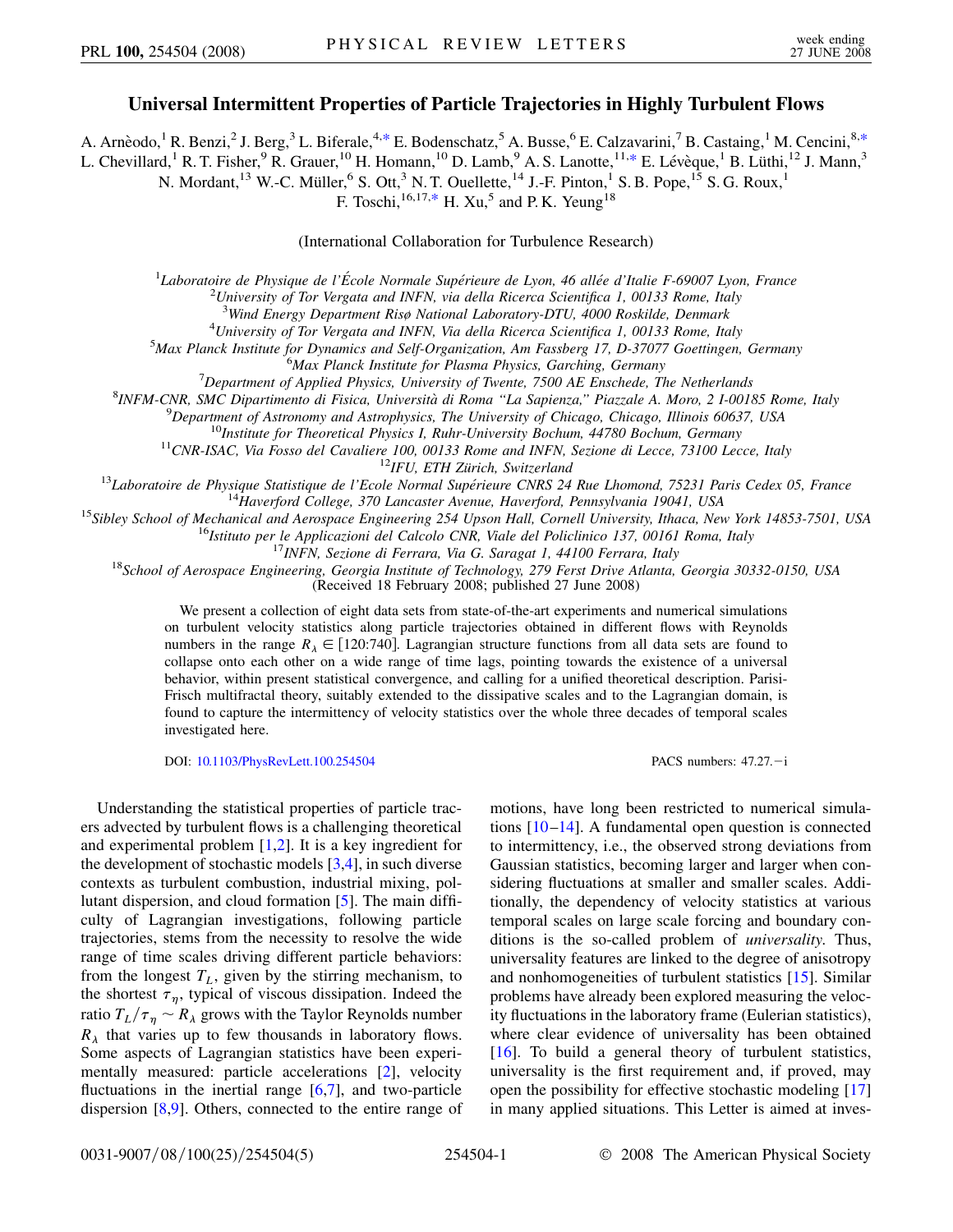tigating intermittency and universality properties of velocity temporal fluctuations by quantitatively comparing data obtained from the most advanced laboratory [\[6](#page-3-6)–[8\]](#page-3-8) and numerical  $[10-13,18]$  $[10-13,18]$  $[10-13,18]$  experiments. The main outcomes of our analysis are twofold. First, we show that data collapse on a common functional form, providing evidence for universality of velocity fluctuations—up to moments currently achievable with high statistical accuracy. At intermediate and inertial scales, data show an intermittent behavior. Second, we propose a stochastic phenomenological modelization in the entire range of scales, using a multifractal description linking Eulerian and Lagrangian statistics.

We analyze the probability distribution of velocity fluctuations at all scales, focusing on moments of these distributions, namely the Lagrangian velocity structure functions (LVSF) of positive integer order *p*:

$$
S_i^{(p)}(\tau) = \langle [v_i(t+\tau) - v_i(t)]^p \rangle = \langle (\delta_\tau v_i)^p \rangle, \qquad (1)
$$

where  $i = x, y, z$  are the velocity components along a single particle path, and the average is defined over the ensemble of trajectories. As stationarity and homogeneity are assumed, moments of velocity increments only depend on the time lag  $\tau$ . In the inertial range, for  $\tau_{\eta} \ll \tau \ll T_L$ , nonlinear energy transfer governs the dynamics. Thus, from a dimensional viewpoint, only the scale  $\tau$  and the average energy dissipation rate for unit mass  $\epsilon$  should matter for the structure function behavior. The only admissible choice is  $S_i^{(p)}(\tau) \sim (\epsilon \tau)^{p/2}$ , but it does not take into account the fluctuating nature of energy dissipation. Empirical studies have indeed shown that the tails of the probability density functions of  $\delta_{\tau}v$  become increasingly non-Gaussian at decreasing  $\tau/T_L$ . In terms of moments of the velocity fluctuations, intermittency reveals itself in the anomalous scaling exponents, i.e., a breakdown of the dimensional law for which we have that

$$
S_i^{(p)}(\tau) \sim \tau^{\xi(p)},\tag{2}
$$

<span id="page-1-0"></span>with  $\xi(p) \neq p/2$ . Notice that when dissipative effects dominate, typically for scales  $\tau \sim \tau_{\eta}$  and smaller, the power-law behavior [\(2\)](#page-1-0) is no longer valid, and refined arguments have to be employed, as we will see in the following.

The statistics of velocity fluctuations at varying time lag *-* can be quantitatively captured by the logarithmic derivatives of  $S_i^{(p)}(\tau)$  versus  $S_i^{(2)}(\tau)$  [\[19](#page-3-17)–[21](#page-3-18)]. This defines the local scaling exponents

$$
\zeta_i(p,\tau) = \frac{d \log S_i^{(p)}(\tau)}{d \log S_i^{(2)}(\tau)}.
$$
\n(3)

For statistically isotropic turbulence, all components are

equivalent, so that their spread quantifies the degree of anisotropy present in the flow. The  $\tau$  dependence of  $\zeta_i(p, \tau)$  allows for a scale-by-scale characterization of intermittency.

Figure [1](#page-2-0) shows the local exponents of order  $p = 4$  from a collection of eight data sets, see Tables [I](#page-2-1) and [II](#page-2-2), for different Reynolds numbers. Most of these data sets are new as is the analysis performed here. We focused on the fourth order moment, since it is the highest order achievable with statistical convergence for all data sets. Two observations can be done. First, all data sets show a similar strong variation around the dissipative time  $\tau/\tau_{\eta} \sim O(1)$ that depends on the Reynolds number, and then a clear tendency toward a plateau for larger lags  $\tau > 10\tau_{\eta}$ . Second, all data sets, with comparable Reynolds numbers, agree well in the whole range of time lags. The relative scatter increases only for large  $\tau$ , due to the combined effects of the lack of statistics, the anisotropy of the flows, and the different values of  $R_{\lambda}$ . In particular, finite volume effects in experimental particle tracking can produce a small—but systematic—downward shift of the points at long-lag times [[21,](#page-3-18)[22\]](#page-3-19). It is worth noticing that error bars estimated from anisotropic contributions decrease by going to small  $\tau$ , indicating that isotropy tends to be recovered at sufficiently small scales; i.e., large scale anisotropic contributions become less and less important. In addition, the fact that, at comparable Reynolds numbers, all data sets recover the same behavior by going to smaller and smaller time lags provides a clear indication of Lagrangian *universality* of the energy cascade. Such an agreement has not been observed before and is comparable with that found for the corresponding Eulerian quantities [\[16\]](#page-3-13).

The quality of data shown in Fig. [1](#page-2-0) opens the possibility of quantitatively testing phenomenological models for LVSF, scale-by-scale. The Parisi-Frisch multifractal (MF) model of the inertial range [[23](#page-3-20)], and its generalization to the dissipative range  $[24–27]$  $[24–27]$ , has proved to give a satisfactory description of Eulerian and Lagrangian fluctuations  $[14,28-30]$  $[14,28-30]$  $[14,28-30]$  $[14,28-30]$  $[14,28-30]$ . It is thus appealing to search for a link between Eulerian and Lagrangian statistics [\[14,](#page-3-11)[28](#page-4-1)–[30](#page-4-2)], since this points to a unique interpretation of turbulent fluctuations. Moreover, it would reduce the number of free parameters. According to the MF model, Eulerian velocity increments at inertial scales are characterized by a local Hölder exponent *h*, i.e.,  $\delta_r u \sim r^h$ , whose probability  $P(h) \sim r^{3-D(h)}$  is weighted by the Eulerian fractal dimension  $D(h)$  of the set where *h* is observed [[23](#page-3-20)]. The dimensional relation  $\tau \sim r/\delta_r u$  bridges Lagrangian fluctuations over a time lag  $\tau$  to the Eulerian ones at scale  $r$ . Following Refs. [\[27](#page-4-0)[,28\]](#page-4-1), it is shown in Ref. [[30](#page-4-2)] how to extend the MF framework to get a unified description at all time scales for Lagrangian turbulence. Accordingly, Lagrangian increments display a continuous and differentiable behavior at the transition from the dissipative to the inertial range,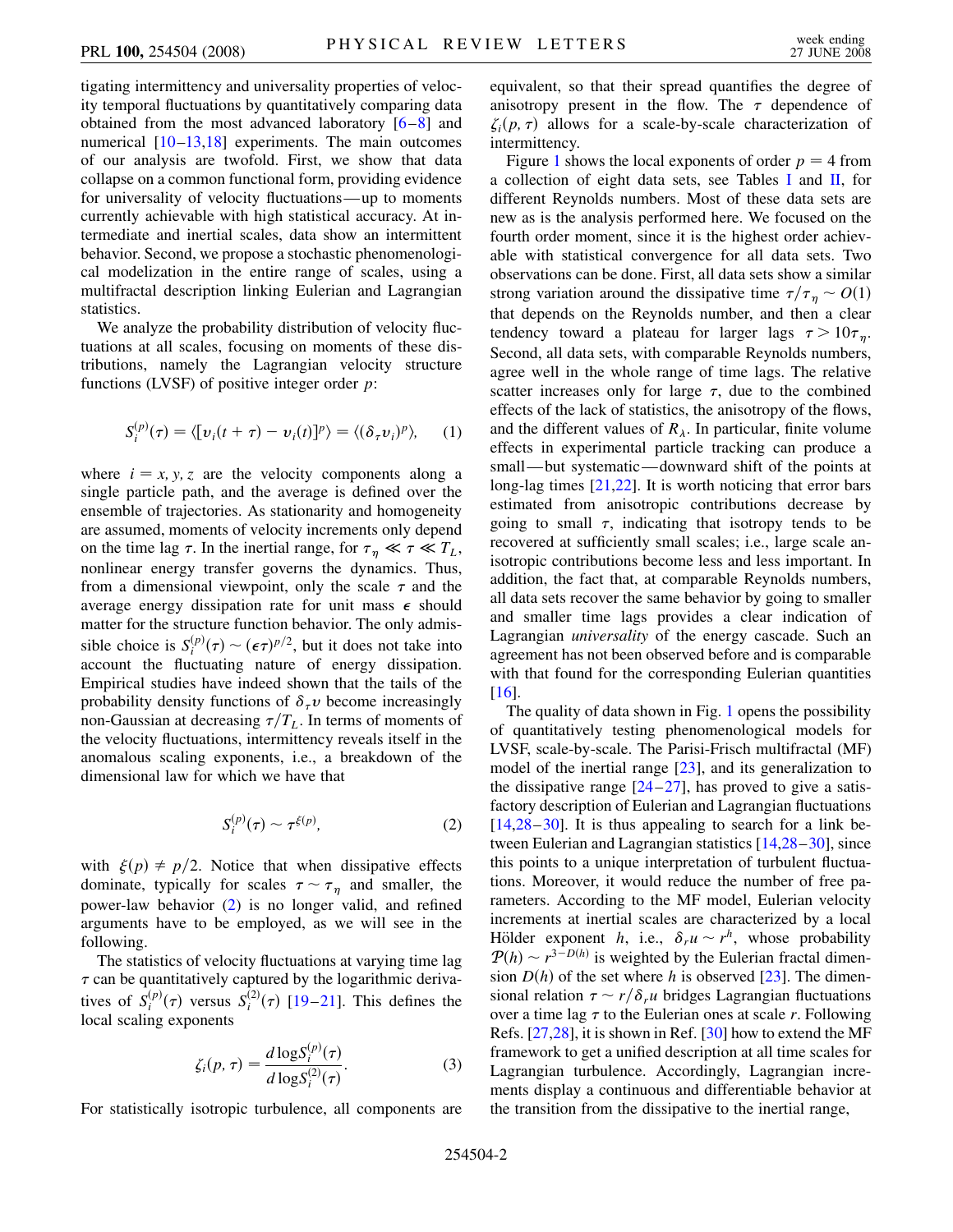<span id="page-2-0"></span>

FIG. 1 (color online). Log-lin plot of the fourth order local exponent  $\zeta(4, \tau)$  averaged over velocity components, as a function of the normalized time lag  $\tau/\tau_{\eta}$ . Data sets come from three experiments (EXP) (see Table [I](#page-2-1)) and five direct numerical simulations (DNS) (see Table [II](#page-2-2)). Error bars are estimated from the spread between the three components, except in EXP3 where only two components were measured. Each data set is plotted only in the time range where recognized experimental or numerical limitations are not affecting the results. In particular, for each data set, the largest time lag always satisfies  $\tau < T_L$ . The minimal time lag is set by the highest fully resolved frequency. The shaded area displays the prediction obtained by the MF model by using  $D_{\text{lo}}(h)$  or  $D_{\text{tr}}(h)$ , with  $\beta = 4$ , for a range of  $R_\lambda \in [150:800]$ , comparable with the range of  $R_\lambda$  in the data. Notice that the MF predictions have been obtained by fixing equal to 7 the multiplicative constant in the definition of  $\tau_{\eta}$ . The straight dashed line corresponds to the dimensional nonintermittent value  $\zeta(4, \tau) = 2$ , achieved at small time lags where structure functions do become differentiable. Notice that two among the DNS are sufficiently resolved to get the mentioned dimensional scaling in the high frequency limit.

<span id="page-2-3"></span>
$$
\delta_{\tau} \nu(h) = V_0 \frac{\tau}{T_L} \bigg[ \bigg( \frac{\tau}{T_L} \bigg)^{\beta} + \bigg( \frac{\tau_{\eta}}{T_L} \bigg)^{\beta} \bigg]^{(2h-1)/\beta(1-h)}, \quad (4)
$$

<span id="page-2-4"></span> $\beta$  being a free parameter controlling the crossover around  $\tau \sim \tau_{\eta}$ , and  $V_0$  the root mean square velocity. In order to get a prediction for the behavior of the LVSF, given by

$$
\langle (\delta_\tau v)^p \rangle \sim \int dh P_h(\tau, \tau_\eta) [\delta_\tau v(h)]^p, \tag{5}
$$

we have to consider, in [\(4](#page-2-3)), the intermittent fluctuations of the dissipative scale [\[14,](#page-3-11)[28,](#page-4-1)[30\]](#page-4-2),  $\tau_{\eta}(h)/T_{L} \sim R_{\lambda}^{2(h-1)/(1+h)}$ .

<span id="page-2-1"></span>TABLE I. Experiments. By columns: 1: experiment label; 2: Taylor Reynolds number; 3: Kolmogorov time scale  $\tau_{\eta}$ ; 4: measurement volume in unit of the Kolmogorov length scale  $\eta$ ; 5:  $N_{tr}$  total number of Lagrangian trajectories measured; 6: measurement technique—particle tracking velocimetry (PTV) and acoustic Doppler (AD); 7: reference where information on the way the corresponding data set was obtained can be found.

| EXP $R_{\lambda}$ |                            | $\tau_n$ (s) Meas. vol. $(\eta^3)$ N <sub>tr</sub> |                           | Tech. Ref. |  |
|-------------------|----------------------------|----------------------------------------------------|---------------------------|------------|--|
|                   | 1 124 $8.5 \times 10^{-2}$ | $340^3$                                            | $1.6 \times 10^6$ PTV [8] |            |  |
|                   | 2 690 $9 \times 10^{-4}$   | $1700^3$                                           | $6.0 \times 10^6$ PTV [7] |            |  |
|                   | 3 740 $2 \times 10^{-4}$   | $6600^3$                                           | $9.5 \times 10^3$ AD [6]  |            |  |

The last necessary ingredient is to specify the probability of observing fluctuations of *h*. This is done in analogy to Eq. ([4\)](#page-2-3):

$$
P_h(\tau, \tau_\eta) = Z^{-1}(\tau) \bigg[ \left( \frac{\tau}{T_L} \right)^{\beta} + \left( \frac{\tau_\eta}{T_L} \right)^{\beta} \bigg]^{[3-D(h)]/\beta(1-h)}, \tag{6}
$$

where  $Z$  is a normalizing function [[30](#page-4-2)] and  $D(h)$  is the

<span id="page-2-2"></span>TABLE II. Direct numerical simulations. By columns: 1: numerical simulation label; 2: Taylor Reynolds number  $R_{\lambda}$ ; 3: number of collocation points  $N^3$ ; 4: total number of Lagrangian tracers  $N_p$ ; 5: characteristic of dissipation—normal viscous terms (*N*), weakly compressible code (*C*); 6: interpolation technique for Lagrangian integration—linear interpolation (*L*), tricubic interpolation  $(T)$ , cubic splines  $(CS)$ ; 7: reference where information on the way the corresponding data set was obtained can be found.

| <b>DNS</b> | $R_{\lambda}$ | $N^3$             | $N_{\rm tr}$        | Diss.                       | Tech. | Ref.               |
|------------|---------------|-------------------|---------------------|-----------------------------|-------|--------------------|
|            | 140           | $256^3$           | $5 \times 10^5$     | N                           |       | $[11]$             |
| 2          | 320           | $1024^3$          | $5 \times 10^6$     | N                           | T     | $[13]$             |
| 3          | 400           | 2048 <sup>3</sup> | $3 \times 10^5$     | N                           |       | [10]               |
| 4          | 600           | $1856^3$          | $1.6 \times 10^{7}$ | $\mathcal{C}_{\mathcal{C}}$ |       | [18]               |
| 5          | 650           | 2048 <sup>3</sup> | $4 \times 10^5$     | N                           | CS    | $\lceil 12 \rceil$ |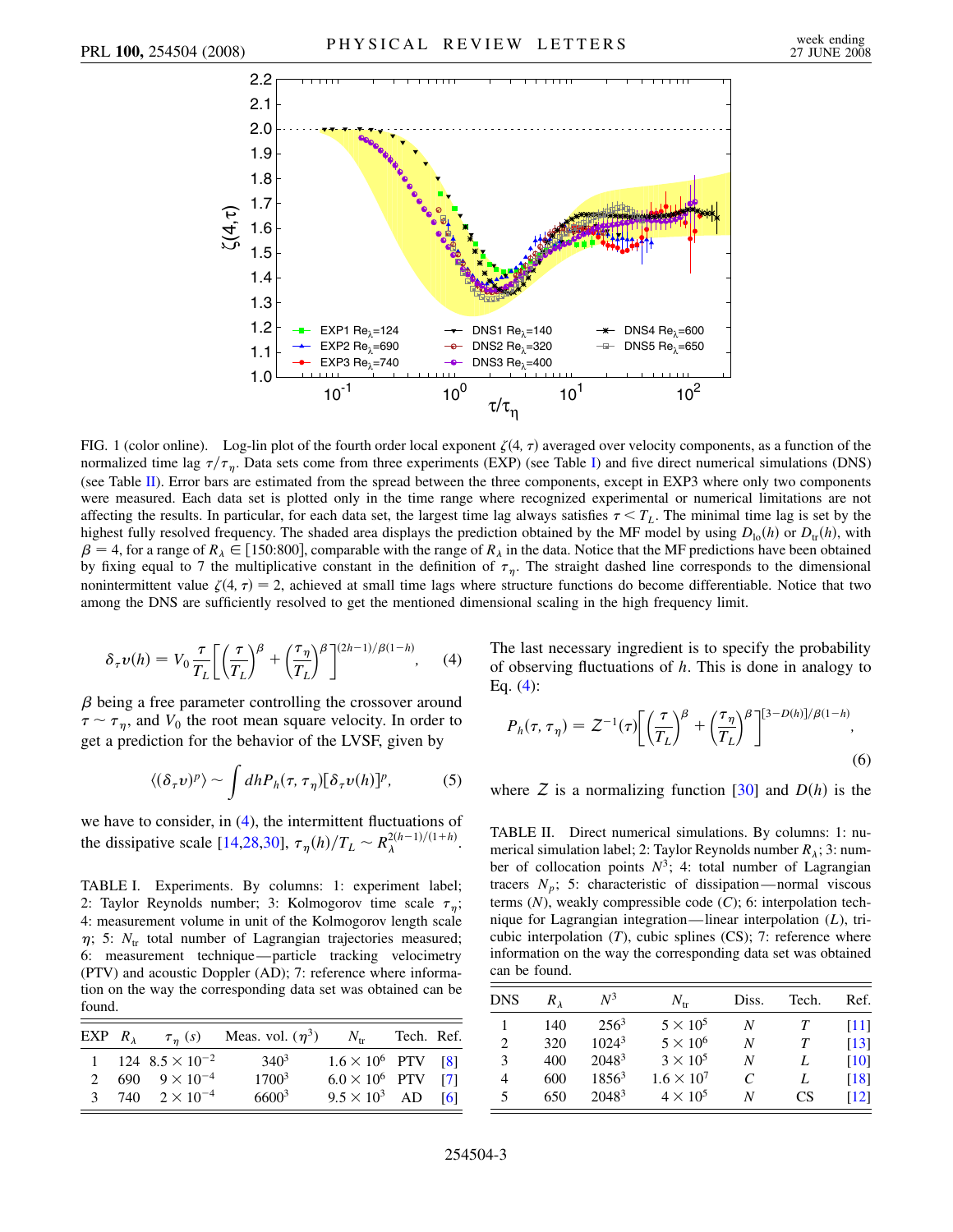fractal dimension of the support of the exponents *h*. Once the Reynolds number has been specified, we are left with two parameters, the exponent  $\beta$  and a multiplicative constant in the definition of  $\tau_{\eta}$ , while the function  $D(h)$  comes from the knowledge of the Eulerian statistics. Eulerian velocity structure functions (EVSF) have been measured in the past two decades (see Ref. [[16](#page-3-13)] for a data collection) providing a way to estimate the function  $D(h)$  based on empirical data. Many functional forms have been proposed in the literature that are consistent with data, up to statistical uncertainties. Eulerian velocity statistics can be measured in terms of longitudinal or transverse fluctuations. Fluid velocity along particle paths is naturally sensitive to both kinds of fluctuations. We thus evaluated the LVSF in [\(5\)](#page-2-4) using the fractal dimensions  $D_{\text{lo}}(h)$  and  $D_{\text{tr}}(h)$  obtained by longitudinal [\[16\]](#page-3-13) and transverse [\[31\]](#page-4-3) moments of Eulerian fluctuations, respectively.

The shaded area in Fig. [1](#page-2-0) represents the range of variation of the MF prediction computed from  $D_{\text{lo}}(h)$  or  $D_{\text{tr}}(h)$ , measured in the Eulerian statistics (see below), and at changing Reynolds numbers. This must be interpreted as our uncertainty. The prediction works very well: all data fall within the shaded area. The role of the parameters is clear. Changing  $\beta$  modifies the sharpness and shape of the dip region at  $\tau_{\eta}$ —the larger  $\beta$  the more pronounced the dip; while changing the multiplicative constant in the definition of  $\tau_{\eta}$  has no effect on the curve shape, but it rigidly shifts the whole curve along the time axis. Increasing the Reynolds number  $R_{\lambda}$ , the flat region at large lags develops a longer plateau. In the limit  $R_{\lambda} \rightarrow \infty$  the MF model predicts  $\zeta(4) \approx 1.71$  from  $D_{10}(h)$  and  $\zeta(4) \approx 1.59$ from  $D_{tr}(h)$  statistics.

For the Eulerian  $D(h)$ , we used the following log-Poisson [[23](#page-3-20)] functional form,

$$
D(h) = \frac{3(h - h^{*})}{\log(\gamma)} \bigg[ \log \bigg( \frac{3(h^{*} - h)}{d^{*} \log(\gamma)} \bigg) - 1 \bigg] + 3 - d^{*}.
$$
 (7)

Different couples of parameters  $(h^*, \gamma)$  have been chosen to fit longitudinal and transverse Eulerian fluctuations. The parameter  $d^* = (1 - 3h^*)/(1 - \gamma)$  is fixed by imposing the exact relation for third order EVSF. For the longitudinal exponents [\[16\]](#page-3-13), we used  $(h_{\text{lo}}^* = 1/9, \gamma_{\text{lo}} = 2/3)$  [[23](#page-3-20)]. For the transverse exponents, we used  $(h_{tr}^* = 1/9, \gamma_{tr} = 1/2)$ , which fits the data in Ref. [\[31\]](#page-4-3) (see [[32](#page-4-4)] for details.)

This comprehensive comparison of the best available experiments and direct numerical simulations provides strong evidence of the universality of Lagrangian statistics. One important open question is the effect of a mean flow, as in turbulent jets [[33](#page-4-5)] and wall bounded turbulence, where strong persistence of anisotropy may break the recovery of small-scale universality. We showed that a multifractal description is in good agreement with data, even in the dissipative range where intermittency is significantly increased. The multifractal description captures the intermittency at all scales with only a few parameters, independent of the Reynolds number. This is the universal feature of Lagrangian turbulence revealed by this study. There exists a long debate on the statistical importance of vortex filaments around dissipative time and length scales [\[23](#page-3-20)[,34\]](#page-4-6). Simulations  $[10,20,35]$  $[10,20,35]$  $[10,20,35]$  $[10,20,35]$  $[10,20,35]$  $[10,20,35]$  $[10,20,35]$  show that the dip region for  $\tau \sim \tau_{\eta}$  can be depleted (enhanced) by decreasing (increasing) the probability of particles being trapped in vortex filaments. The multifractal model is able to capture the intermittency around  $\tau_{\eta}$  with the help of the free parameter  $\beta$ . Different values of  $\beta$  should then correspond to different statistical weights of vortex filaments along particle trajectories. Only further advances in both experimental techniques and numerical power will allow us to test the same questions here addressed also for the higher order statistics.

Helpful discussions with U. Frisch and L. P. Kadanoff are gratefully acknowledged. We thank the DEISA Consortium (co-funded by the EU, FP6 project 508830) for support within the DEISA Extreme Computing Initiative. L. B., M. C., A. S. L., and F. T. thank CINECA (Bologna, Italy) for technical support.

<span id="page-3-0"></span>[\\*i](#page-0-0)ctr.rome@roma2.infn.it

- <span id="page-3-2"></span><span id="page-3-1"></span>[1] G. Falkovich and K. R. Sreenivasan, Phys. Today **59**, 43 (2006).
- <span id="page-3-3"></span>[2] A. La Porta *et al.*, Nature (London) **409**, 1017 (2001).
- <span id="page-3-4"></span>[3] S. B. Pope, *Turbulent Flows* (Cambridge University Press, Cambridge, England, 2000).
- <span id="page-3-5"></span>[4] A. G. Lamorgese, S. B. Pope, P. K. Yeung, and B. L. Sawford, J. Fluid Mech. **582**, 423 (2007).
- <span id="page-3-6"></span>[5] R. A. Shaw, Annu. Rev. Fluid Mech. **35**, 183 (2003).
- <span id="page-3-7"></span>[6] N. Mordant, P. Metz, O. Michel, and J.-F. Pinton, Phys. Rev. Lett. **87**, 214501 (2001).
- <span id="page-3-8"></span>[7] H. Xu *et al.*, Phys. Rev. Lett. **96**, 024503 (2006).
- <span id="page-3-9"></span>[8] J. Berg *et al.*, Phys. Rev. E **74**, 016304 (2006).
- <span id="page-3-10"></span>[9] M. Bourgoin *et al.*, Science **311**, 835 (2006).
- <span id="page-3-22"></span>[10] L. Biferale *et al.*, Phys. Fluids **17**, 021701 (2005).
- <span id="page-3-23"></span>[11] N. Mordant, E. Lévèque, and J.-F. Pinton, New J. Phys. **6**, 116 (2004).
- <span id="page-3-15"></span>[12] P. K. Yeung, S. B. Pope, and B. L. Sawford, J. Turbul. **7**, 1 (2006).
- <span id="page-3-11"></span>[13] H. Homann *et al.*, J. Plasma Phys. **73**, 821 (2007).
- <span id="page-3-12"></span>[14] L. Biferale *et al.*, Phys. Rev. Lett. **93**, 064502 (2004).
- <span id="page-3-13"></span>[15] L. Biferale and I. Procaccia, Phys. Rep. **414**, 43 (2005).
- <span id="page-3-14"></span>[16] A. Arne`odo *et al.*, Europhys. Lett. **34**, 411 (1996).
- <span id="page-3-16"></span>[17] B. L. Sawford, Phys. Fluids A **3**, 1577 (1991).
- <span id="page-3-17"></span>[18] R. T. Fisher *et al.*, IBM J. Res. Dev. **52**, 127 (2008).
- <span id="page-3-24"></span>[19] R. Benzi *et al.*, Phys. Rev. E **48**, R29 (1993).
- <span id="page-3-18"></span>[20] I. Mazzitelli and D. Lohse, New J. Phys. **6**, 203 (2004).
- <span id="page-3-19"></span>[21] L. Biferale *et al.*, Phys. Fluids **20**, 065103 (2008).
- <span id="page-3-20"></span>[22] S. Ott and J. Mann, New J. Phys. **7**, 142 (2005).
- <span id="page-3-21"></span>[23] U. Frisch, *Turbulence: The Legacy of A. N. Kolmogorov* (Cambridge University Press, Cambridge, England, 1995).
- [24] G. Paladin and A. Vulpiani, Phys. Rev. A **35**, 1971 (1987).
- [25] M. Nelkin, Phys. Rev. A **42**, 7226 (1990).